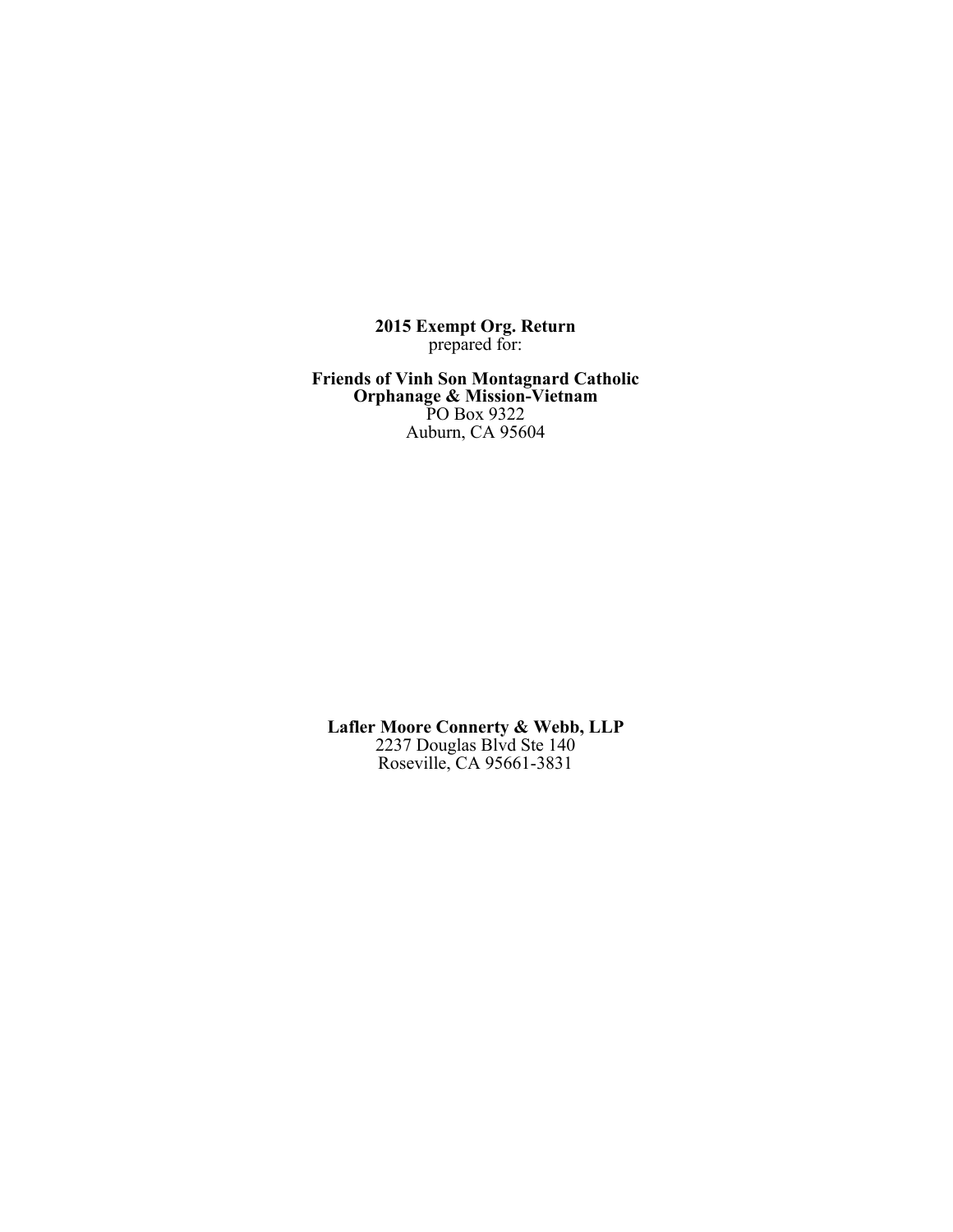## **2015 FEDERAL EXEMPT ORGANIZATION TAX SUMMARY PAGE 1 FRIENDS OF VINH SON MONTAGNARD CATHOLIC ORPHANAGE & MISSION-VIETNAM 16-1724012**

| <b>REVENUE</b>                                                                                                                                                               | 2015                         | 2014                         | <b>DIFF</b>                   |
|------------------------------------------------------------------------------------------------------------------------------------------------------------------------------|------------------------------|------------------------------|-------------------------------|
| CONTRIBUTIONS AND GRANTS<br>INVESTMENT INCOME                                                                                                                                | 213,468<br>$-266$            | 167,219<br>520               | 46,249<br>$-786$              |
|                                                                                                                                                                              | 213,202                      | 167,739                      | 45,463                        |
| <b>EXPENSES</b><br>GRANTS AND SIMILAR AMOUNTS PAID<br>OTHER EXPENSES<br>TOTAL EXPENSES                                                                                       | 107,858<br>10,035<br>117,893 | 107,875<br>13,474<br>121,349 | $-17$<br>$-3,439$<br>$-3,456$ |
| <b>NET ASSETS OR FUND BALANCES</b><br>REVENUE LESS EXPENSES<br>TOTAL ASSETS AT END OF YEAR<br>TOTAL LIABILITIES AT END OF YEAR<br>NET ASSETS/FUND BALANCES AT<br>END OF YEAR | 95,309<br>315,437<br>315,437 | 46,390<br>224,377<br>224,377 | 48,919<br>91,060<br>91,060    |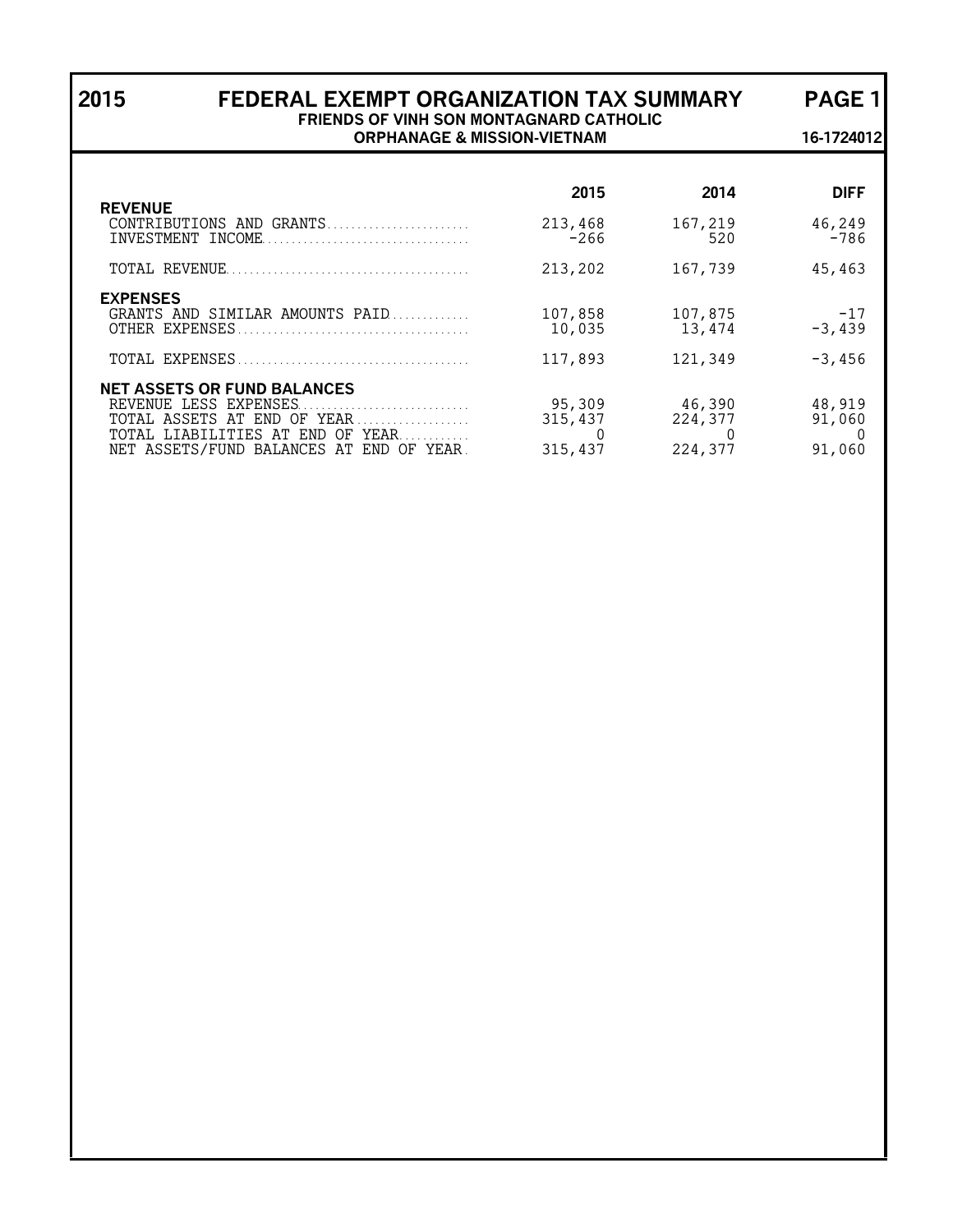## **2015 CALIFORNIA 199 TAX SUMMARY PAGE 1 FRIENDS OF VINH SON MONTAGNARD CATHOLIC ORPHANAGE & MISSION-VIETNAM 16-1724012**

| <b>REVENUE</b>                                                           | 2015                               | 2014                            | <b>DIFF</b>                          |
|--------------------------------------------------------------------------|------------------------------------|---------------------------------|--------------------------------------|
| GROSS AMOUNT FROM SALE OF ASSETS<br>GROSS CONTRIBUTIONS, GIFTS, & GRANTS | 315<br>2,488<br>166,388<br>213,468 | 520<br>$\Omega$<br>O<br>167,219 | $-205$<br>2,488<br>166,388<br>46,249 |
| COST OR OTHER BASIS OF ASSETS SOLD                                       | 169,457                            | 0                               | 169,457                              |
|                                                                          | 213,202                            | 167,739                         | 45,463                               |
| <b>EXPENSES AND DISBURSEMENTS</b><br>CONTRIBUTIONS, GIFTS, GRANTS        | 107,858<br>10,035<br>117,893       | 107,875<br>13,474<br>121,349    | $-17$<br>$-3,439$<br>$-3,456$        |
| EXCESS OF RECEIPTS OVER DISBURSEMENTS                                    | 95,309                             | 46,390                          | 48,919                               |
| <b>FILING FEE</b>                                                        | 0<br>$\theta$                      | 0<br>$\Omega$                   | 0<br>$\Omega$                        |
| <b>SCHEDULE L</b><br>BEGINNING LIABILITIES & NET WORTH                   | 224,377<br>224,377                 | 177,987<br>177,987              | 46,390<br>46,390                     |
| ENDING ASSETS<br>ENDING LIABILITIES & NET WORTH                          | 315,437<br>315,437                 | 224,377<br>224,377              | 91,060<br>91,060                     |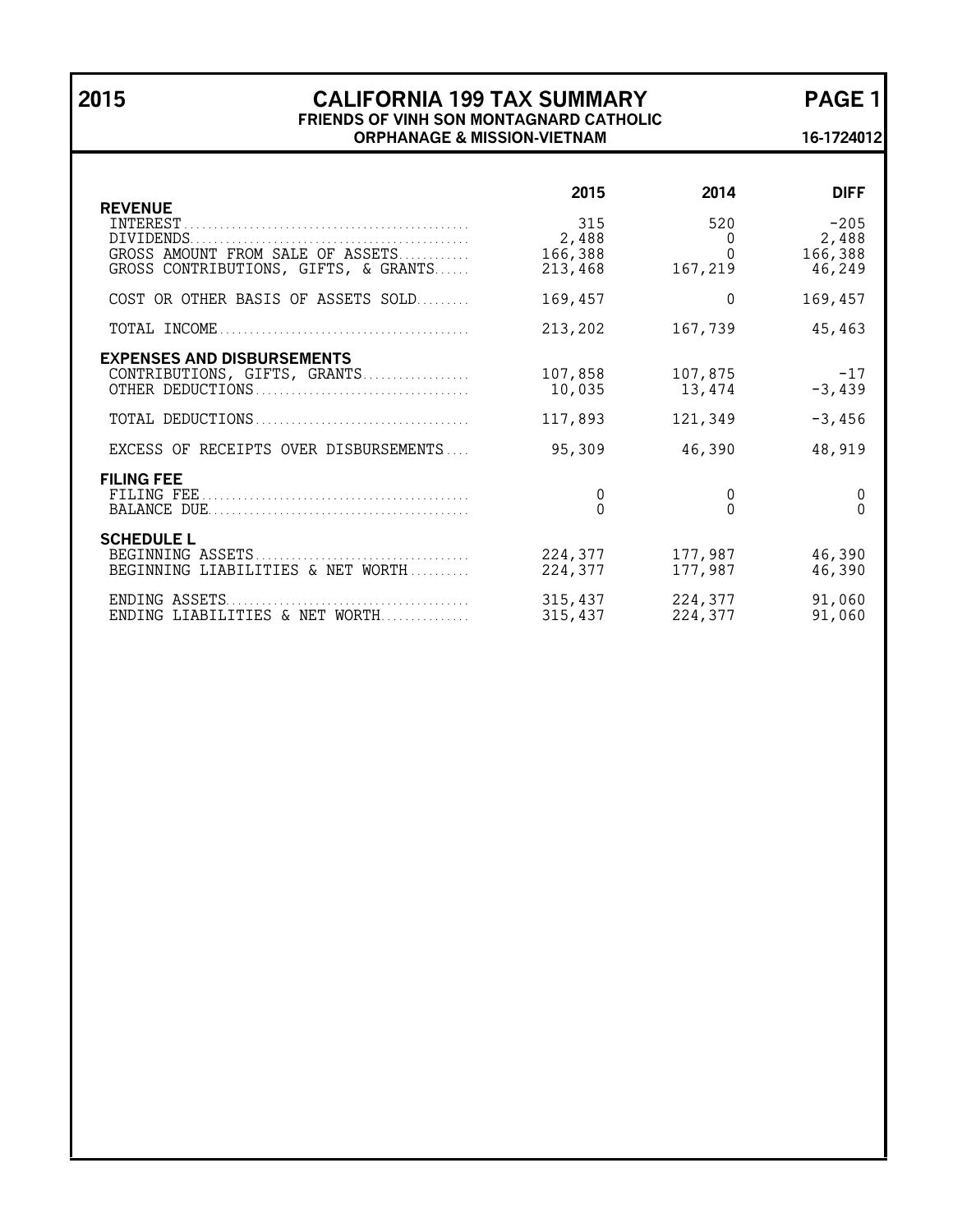# **2015 GENERAL INFORMATION PAGE 1**

**FRIENDS OF VINH SON MONTAGNARD CATHOLIC ORPHANAGE & MISSION-VIETNAM 16-1724012**

#### **FORMS NEEDED FOR THIS RETURN**

FEDERAL: 990, SCH A, SCH B, SCH F, SCH O, 8868, 8868 P2 CALIFORNIA: 199, SCH B, 8453-EO, E-FILE INSTRUCTIONS, RRF-1

#### **CARRYOVERS TO 2016**

NONE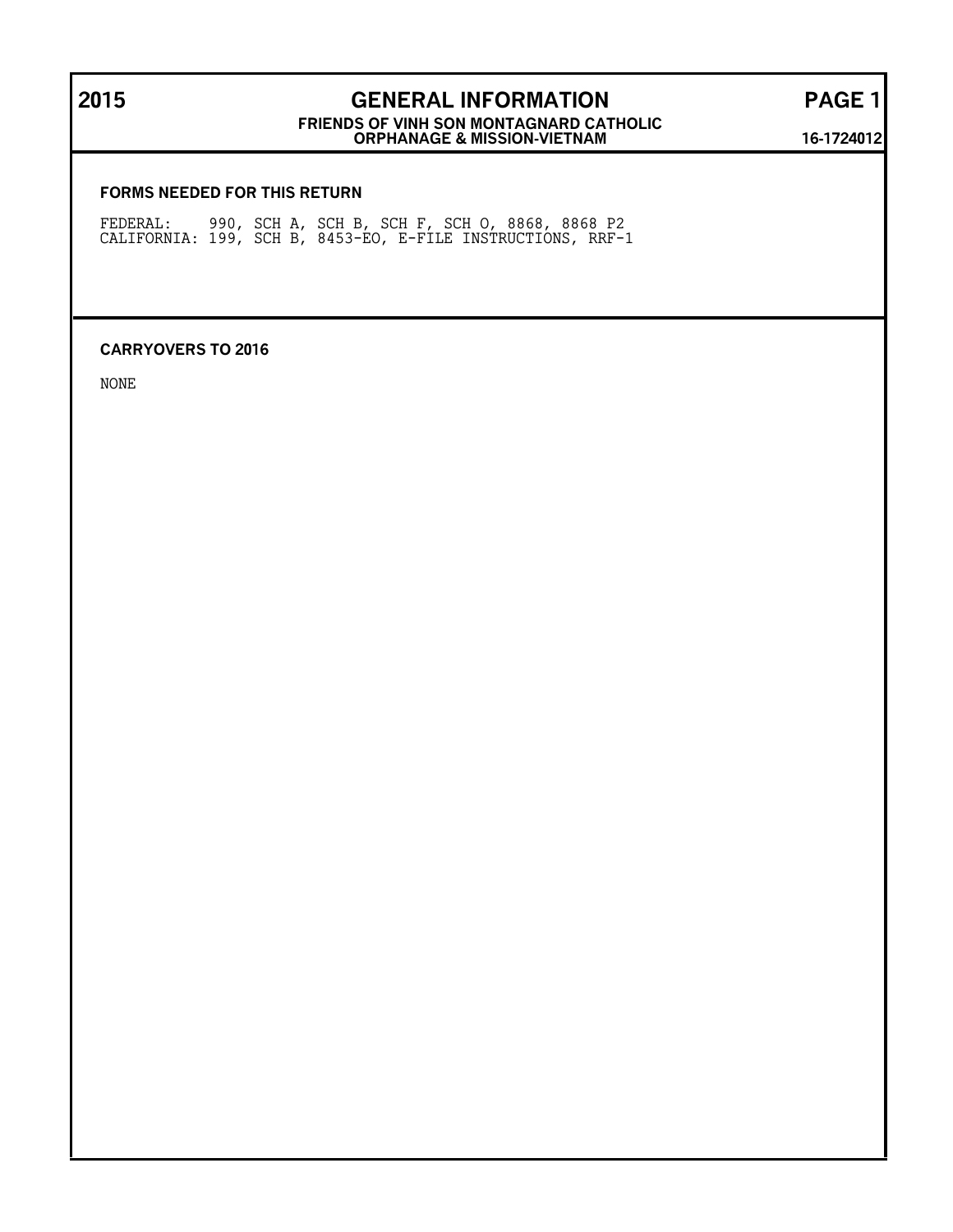## **2015 PREPARER E-FILE INSTRUCTIONS - FEDERAL PAGE 2**

#### **FRIENDS OF VINH SON MONTAGNARD CATHOLIC ORPHANAGE & MISSION-VIETNAM 16-1724012**

#### **THE ORGANIZATION'S FEDERAL TAX RETURN IS NOT FINISHED UNTIL YOU COMPLETE THE FOLLOWING INSTRUCTIONS.**

## **PRIOR TO TRANSMISSION OF THE RETURN**

#### **FORM 8868**

NO SIGNATURE IS REQUIRED WITH FORM 8868.

#### **EVEN RETURN**

NO PAYMENT IS REQUIRED.

## **AFTER TRANSMISSION OF THE RETURN**

#### **RECEIVE ACKNOWLEDGEMENT OF YOUR E-FILE TRANSMISSION STATUS.**

WITHIN SEVERAL HOURS, CONNECT WITH LACERTE AND GET YOUR FIRST ACKNOWLEDGEMENT (ACK) THAT LACERTE HAS RECEIVED YOUR TRANSMISSION FILE.

CONNECT WITH LACERTE AGAIN AFTER 24 AND THEN 48 HOURS TO RECEIVE YOUR FEDERAL ACKS.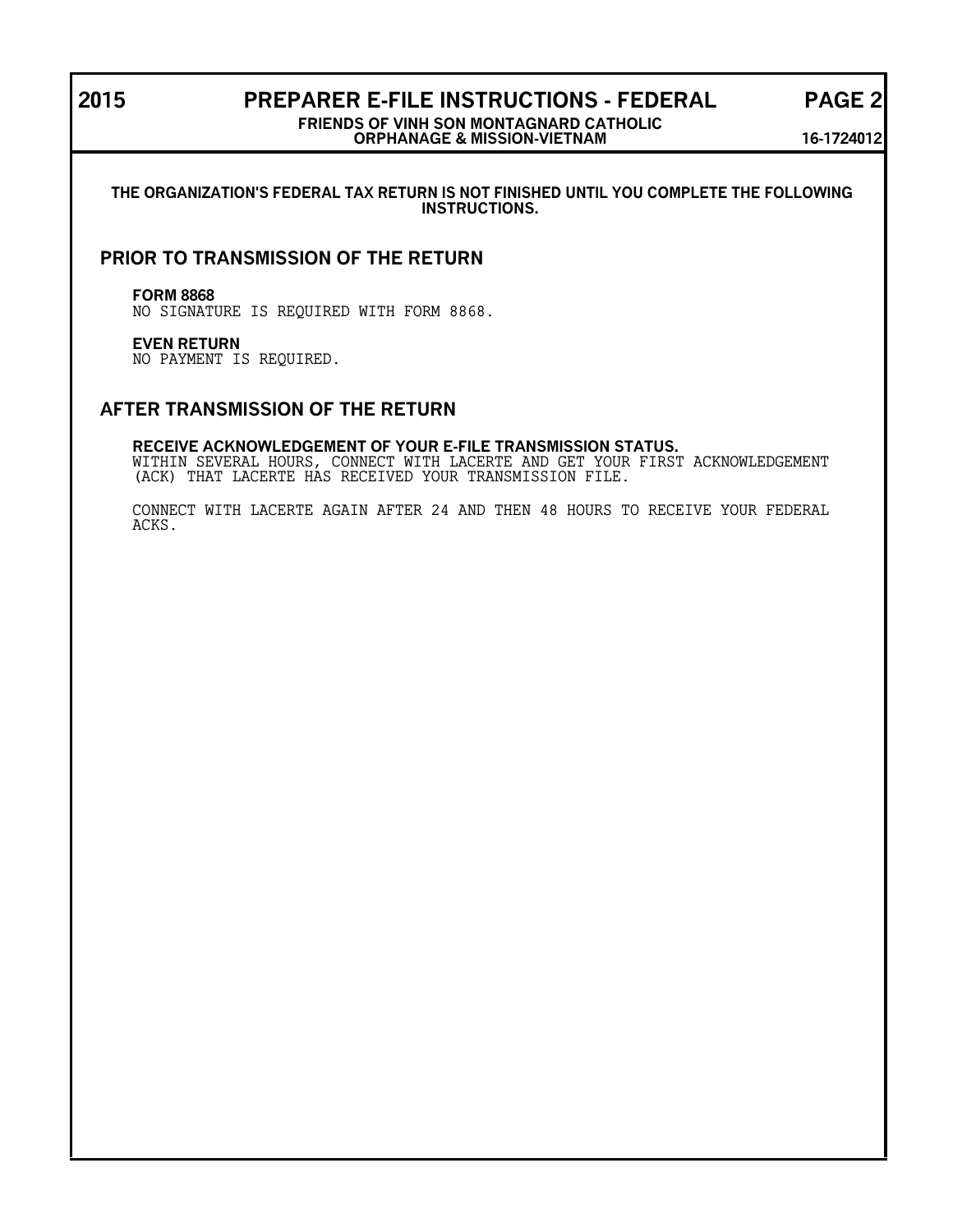## **2015 PREPARER E-FILE INSTRUCTIONS - CALIFORNIA PAGE 1**

#### **FRIENDS OF VINH SON MONTAGNARD CATHOLIC ORPHANAGE & MISSION-VIETNAM 16-1724012**

#### **THE ENTITY'S 2015 CALIFORNIA TAX RETURN IS NOT FINISHED UNTIL YOU COMPLETE THE FOLLOWING INSTRUCTIONS.**

## **PRIOR TO TRANSMISSION OF THE RETURN**

#### **FORM 199**

THE ENTITY SHOULD REVIEW THEIR 2015 CALIFORNIA EXEMPT INCOME TAX RETURN ALONG WITH ANY ACCOMPANYING SCHEDULES AND STATEMENTS.

#### **FORM 8453-EO**

THE ENTITY SHOULD REVIEW, SIGN AND DATE FORM 8453-EO PRIOR TO YOU E-FILING THE RETURN.

#### **EVEN RETURN**

NO PAYMENT IS REQUIRED.

### **AFTER TRANSMISSION OF THE RETURN**

### **RECEIVE ACKNOWLEDGEMENT OF YOUR E-FILE TRANSMISSION STATUS.** WITHIN SEVERAL HOURS, CONNECT WITH LACERTE AND GET YOUR FIRST

ACKNOWLEDGEMENT (ACK) THAT LACERTE HAS RECEIVED YOUR TRANSMISSION FILE.

CONNECT WITH LACERTE AGAIN AFTER 24 AND THEN 48 HOURS TO RECEIVE YOUR CALIFORNIA ACKNOWLEDGEMENTS.

#### **KEEP A SIGNED COPY OF FORM 8453-EO IN YOUR FILES FOR 4 YEARS.**

**DO NOT MAIL:** FORM 8453-EO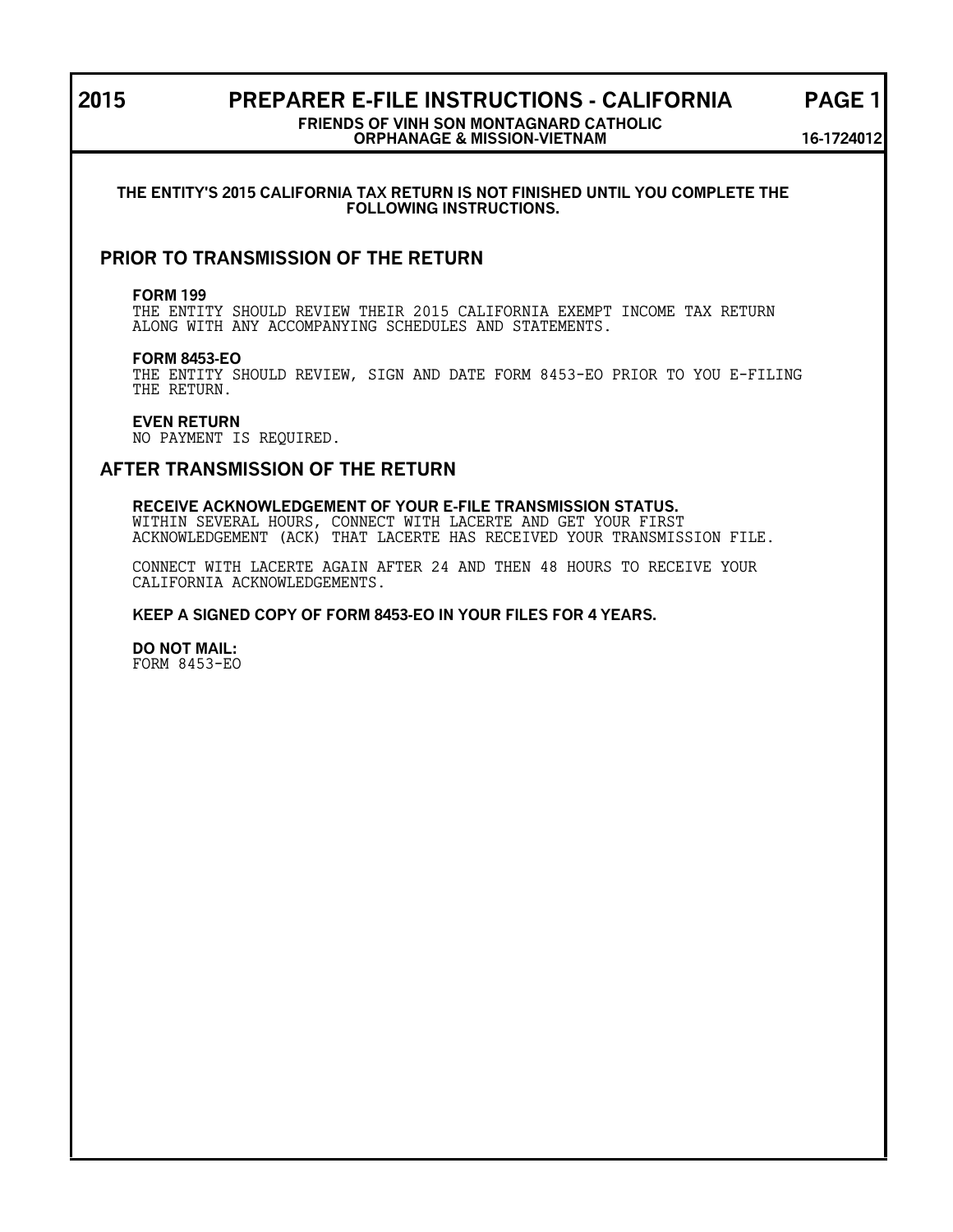# **2015 FEDERAL WORKSHEETS PAGE 1**

#### **FRIENDS OF VINH SON MONTAGNARD CATHOLIC ORPHANAGE & MISSION-VIETNAM 16-1724012**

#### **FORM 990, PART III, LINE 4E PROGRAM SERVICES TOTALS**

|                                            | PROGRAM<br><b>SERVICES</b><br>TOTAL | FORM 990 | <b>SOURCE</b>                                                                                            |
|--------------------------------------------|-------------------------------------|----------|----------------------------------------------------------------------------------------------------------|
| TOTAL EXPENSES<br><b>GRANTS</b><br>REVENUE | 108,688.<br>107,585.                |          | 108,688. PART IX, LINE 25, COL. B<br>107,858. PART IX, LINES 1-3, COL. B<br>0. PART VIII, LINE 2, COL. A |

#### **FORM 990, PART IX, LINE 24E OTHER EXPENSES**

|                                   | (A)   | (B)                        | (C)                     | (D)         |
|-----------------------------------|-------|----------------------------|-------------------------|-------------|
|                                   | TOTAL | PROGRAM<br><b>SERVICES</b> | MANAGEMENT<br>& GENERAL | FUNDRAISING |
| DISTRIBUTIONS FROM INVESTMENTS    | 65    |                            | 65                      |             |
| TAXES PAID FROM INVEST<br>FOREIGN | 30.   |                            | 30.                     |             |
| MISCELLANEOUS                     | 50.   | 50.                        |                         |             |
| BOX RENTAL<br>PO.                 | 29    |                            | 29.                     |             |
| WATER INSPECTIONS                 | 40    | 40                         |                         |             |
| TOTAL                             | 214   | 90                         | .24                     |             |